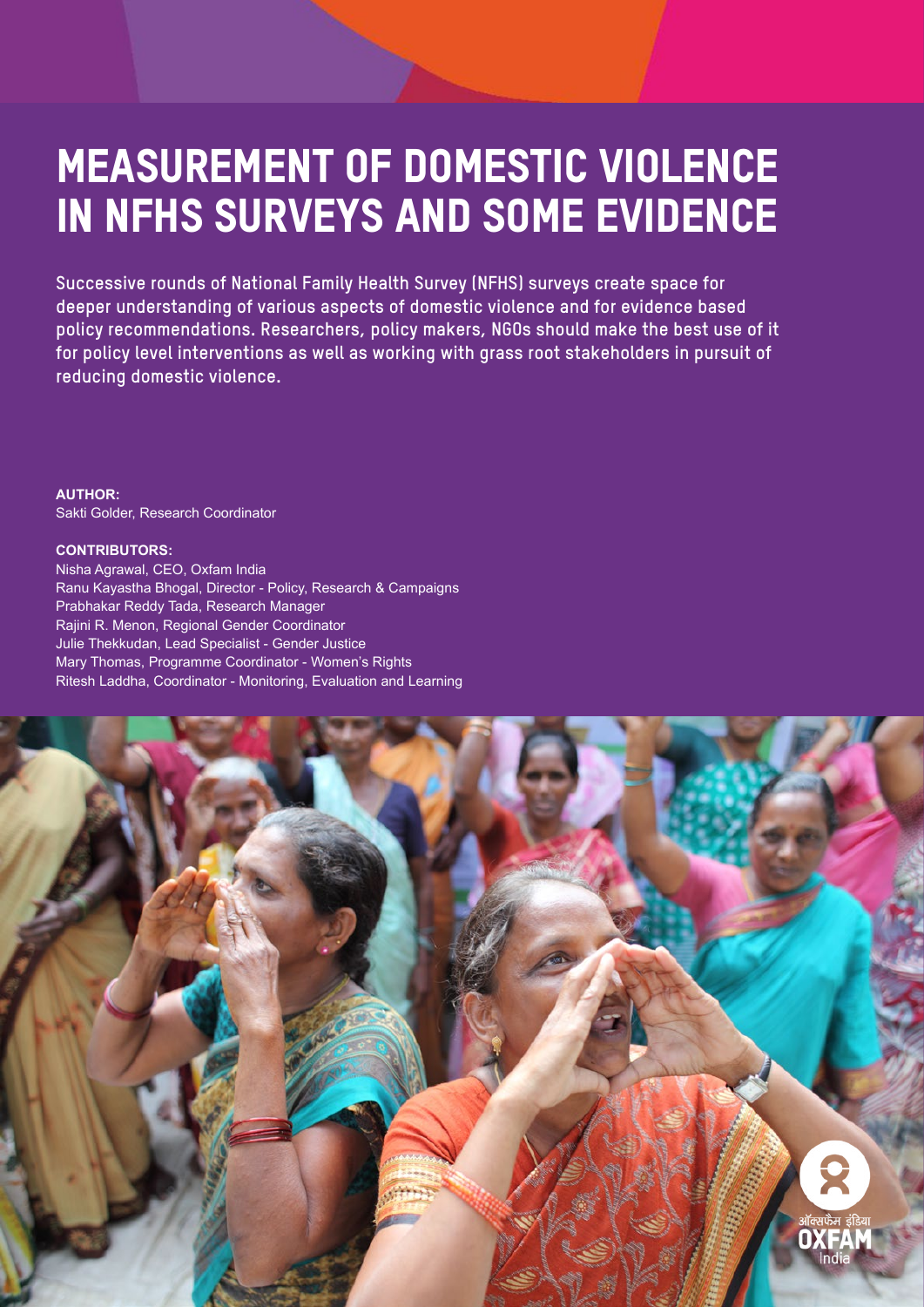During the last couple of decades, in both developed and developing countries, violence against women in general, and domestic violence in particular, is increasingly being acknowledged as a violation of basic human rights. Legal as well as policy interventions in this regard got impetus after the General Assembly of the United Nations passed the 'Declaration on the Elimination of Violence against Women' in 1993 and called for urgent actions against domestic violence. In the same Assembly, officially, for the first time, the definition of domestic violence (or, gender-based violence) was also presented.

Later, in the visionary agenda for the empowerment of women of the 'Beijing Declaration and Platform for Action' of 1995, the issue of domestic violence was also reiterated. In the aftermath, a lot of research has also been carried out on the health burdens, intergenerational effects, and demographic consequences of such violence (United Nations, 1997; Heise et al., 1999; Jewkes, 2002; Campbell, 2002; Kishor and Johnson, 2004; 2006).<sup>1</sup> It is now well documented that domestic violence occurs in all socioeconomic and cultural subgroups of population across various societies<sup>2</sup>, and everywhere women not only disproportionately<sup>3</sup> bear the health and psychological burdens of violence; but also they are socialised to accept, tolerate, and even rationalise domestic violence and to remain silent about such experiences. It is quite shocking that victims of domestic violence are abused inside the most secure environment - their own homes - and usually by the persons they trust most.

Despite the recognition of domestic violence as a criminal offence which is chargeable under the section 498-A of the Indian Penal Code since 1983, until recently, there was no separate civil law addressing the specific complexities associated with domestic violence. The enactment of the 'Protection of Women from Domestic Violence Act' (PWDVA) 2005<sup>4</sup> now fulfills the need for protection and maintenance of abused women. The law also recognises the fact that punishment and imprisonment for the husband may not be the best resolution in every case.<sup>5</sup> The PWDVA provides a legal recourse to women (wives and live in partners) facing domestic violence be it physical, mental, sexual, emotional or economical. The law covers violence against both married women (by husbands and others), and unmarried women by anyone (including boyfriends). Although

various experts have raised questions about the implementation status of the PWDVA so far and its success for reducing domestic violence, the actual situation could be assessed from the last two rounds of National Family Health Surveys (NFHS), which were conducted in 2005-06 (NFHS-3) and 2015-16 (NFHS-4).

## Methodology of Measuring Domestic Violence in NFHS-3 (2005-06) and NFHS-4 (2015-16):

For addressing any social problem like domestic violence through specific legal and policy interventions or community mobilisation, accurate assessment and understanding of the situation is the prerequisite. But, collecting valid, reliable and ethical data on domestic violence poses serious challenges due to the sensitivity of the issue and the consequent difficulties in collecting correct and complete information; maintaining ethical concerns; ensuring safety of the respondent and interviewer, as well as protecting the women who disclose violence. However, all these issues are well addressed in the NFHS surveys.

It follows both Indian and international guideline, viz. WHO ethical guidance for research on domestic violence against women, 2001, for the ethical collection of data on violence. In the NFHS-3, all 28 states and Delhi were covered.

However, in addition to all 29 states, NFHS-4 also includes all the union territories for the first time and also provide estimates of most of the indicators at the district level for all 640 districts in the country. NFHS-4 sample size is approximately 568,200 households, up from about 109,000 households in NFHS-3. This yields a total sample of 625,014 women and 93,065 men eligible for the interview. In these households, information on 265,653 children below age 5 has been collected in the survey. It should be noted that for assessing domestic violence, total 83,703 women (never-married 13,999 and ever-married 69,704) were interviewed during NFHS-3 survey, whereas this type of disaggregated information regarding NFHS-4 is yet to be put in the public domain. Although the initiative to measure domestic violence was taken since the NFHS-2 (in 1998-99), the approach adopted in the NFHS-3 is sufficiently different from the earlier survey; making these two rounds of survey data incomparable. However, the methodology adopted in the NFHS-3 is more comprehensive.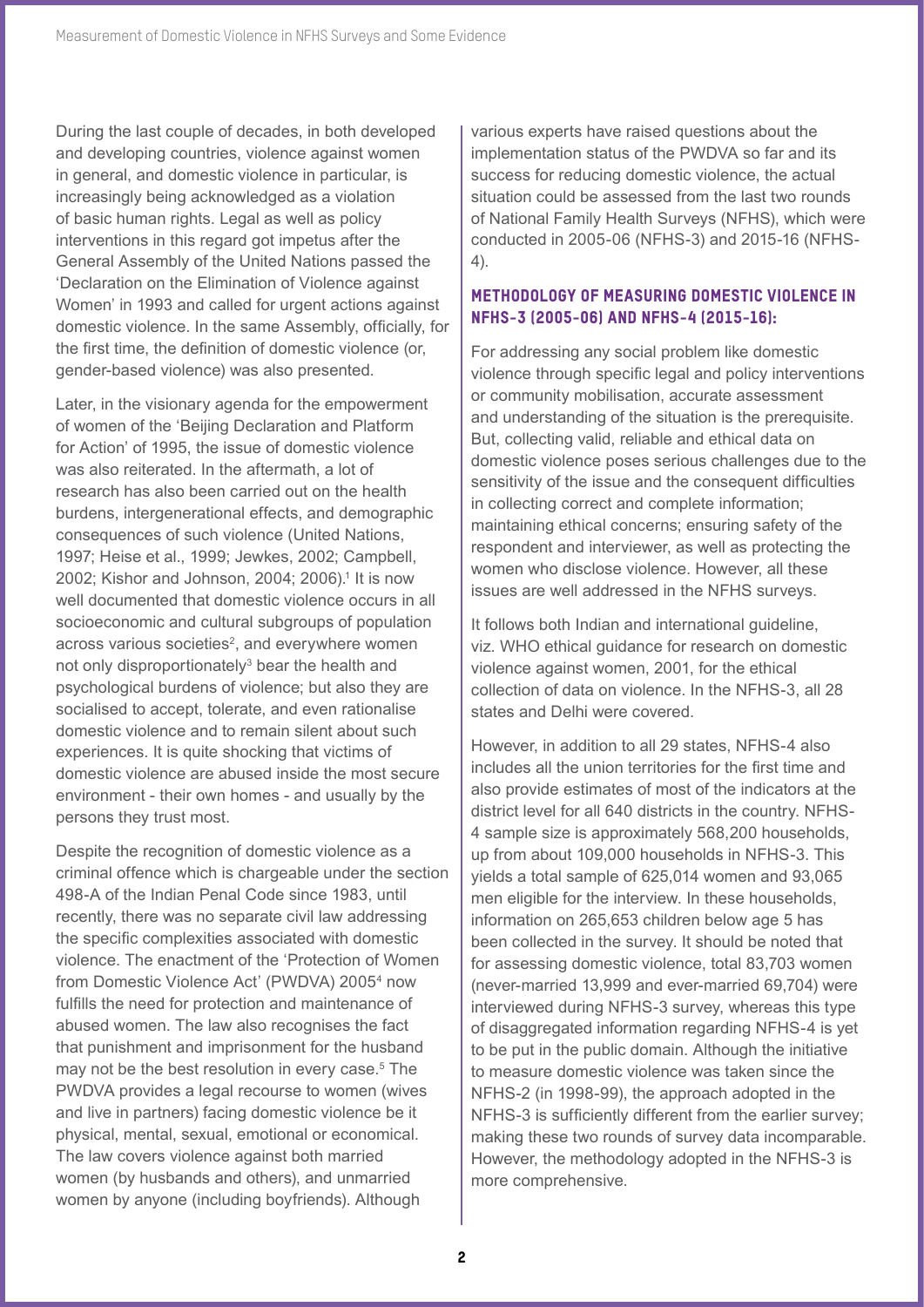For measuring domestic violence, the NFHS-4 (in 2015-16) follows the same methodology as the NFHS-3 (in 2005-06), apart from a new dimension of domestic violence, that is, "violence during any pregnancy" has been added in the NFHS-4.

In both the NFHS-3 and NFHS-4, domestic violence is defined to include  $6$  violence by spouses as well as by other household members. However, it should be noted here that it is well documented that spousal violence is one of the most common forms of violence experienced by women. For instance, NFHS-3 shows that more than 37.2 per cent of the ever-married women in the age group of 15-49 experienced spousal violence. Out of this ever-married women, who have experienced violence, it is committed by their husbands in 85.3 per cent of cases of physical violence and in 87.5 per cent cases of sexual violence. Hence, NFHS surveys aptly emphasises on violence perpetrated by the husband than by other perpetrators and collects more detailed information on spousal violence.

The set of questionnaire in NFHS survey attempts to capture detailed information on physical, sexual and emotional violence pertaining to the women in the age group 15 to 49. Information is obtained from ever-married women on violence by husbands and by others, and from never married women on violence by anyone, including boyfriends.

In NFHS-3 & 4 surveys, spousal physical, sexual and emotional violence for ever-married women is measured using the following module of questions<sup>7</sup>:

**Physical & Sexual Violence:** (Does/did) your (last) husband ever do any of the following things to you -

(a) Slap you?

(b) Twist your arm or pull your hair?

(c) Push you, shake you, or throw something at you?

(d) Punch you with his fist or with something that could hurt you?

(e) Kick you, drag you or beat you up?

(f) Try to choke you or burn you on purpose?

(g) Threaten or attack you with a knife, gun, or any other weapon?

(h) Physically force you to have sexual intercourse with him even when you did not want to?

(i) Force you to perform any sexual acts you did not want to?

**Emotional Violence:** (Does/did) your (last) husband ever -

(a) Say or do something to humiliate you in front of others?

(b) Threaten to hurt or harm you or someone close to you?

(c) Insult you or make you feel bad about yourself?

The questions were asked in different stages of survey. It is noticeable that each of these questions could be answered as "YES" or "NO". If answer is yes, then the next set of questions are asked for collecting more detailed information on those specific issues.

In addition to the questions asked only of ever-married women, all women, regardless of marital status, were asked about physical violence or sexual violence from persons other than the current or most recent husband any time since the age of 15 years. Finally, information is also collected from ever-married women, whether they had ever hit, slapped, kicked, or done anything else to physically hurt their husband at any time when he was not already beating or physically hurting them; to estimate of violence initiated by women against their husbands.

Although NFHS-3 and NFHS-4 adopts the same methodology for collecting information on domestic violence, in NFHS-4, a couple of questions related to violence during pregnancy are asked to the respondents, viz.,

a) Has anyone ever hit, slapped kicked, or done anything else to hurt you physically while you were pregnant?

b) Who has done any of these things to physically hurt you while you were pregnant?

# Comparative Findings of NFHS-3 and NFHS-4:

As the basic methodology of data collection is same in the NFHS-3 & 4, data from these two surveys can be used to draw some trends in violence against women. But, as far as the NFHS-4 is concerned, at present only the fact sheets, which gives aggregate scenario of two indicators for the selected states, are available in the public domain. Those fact sheets contain only the aggregate picture of the states about the 'ever-married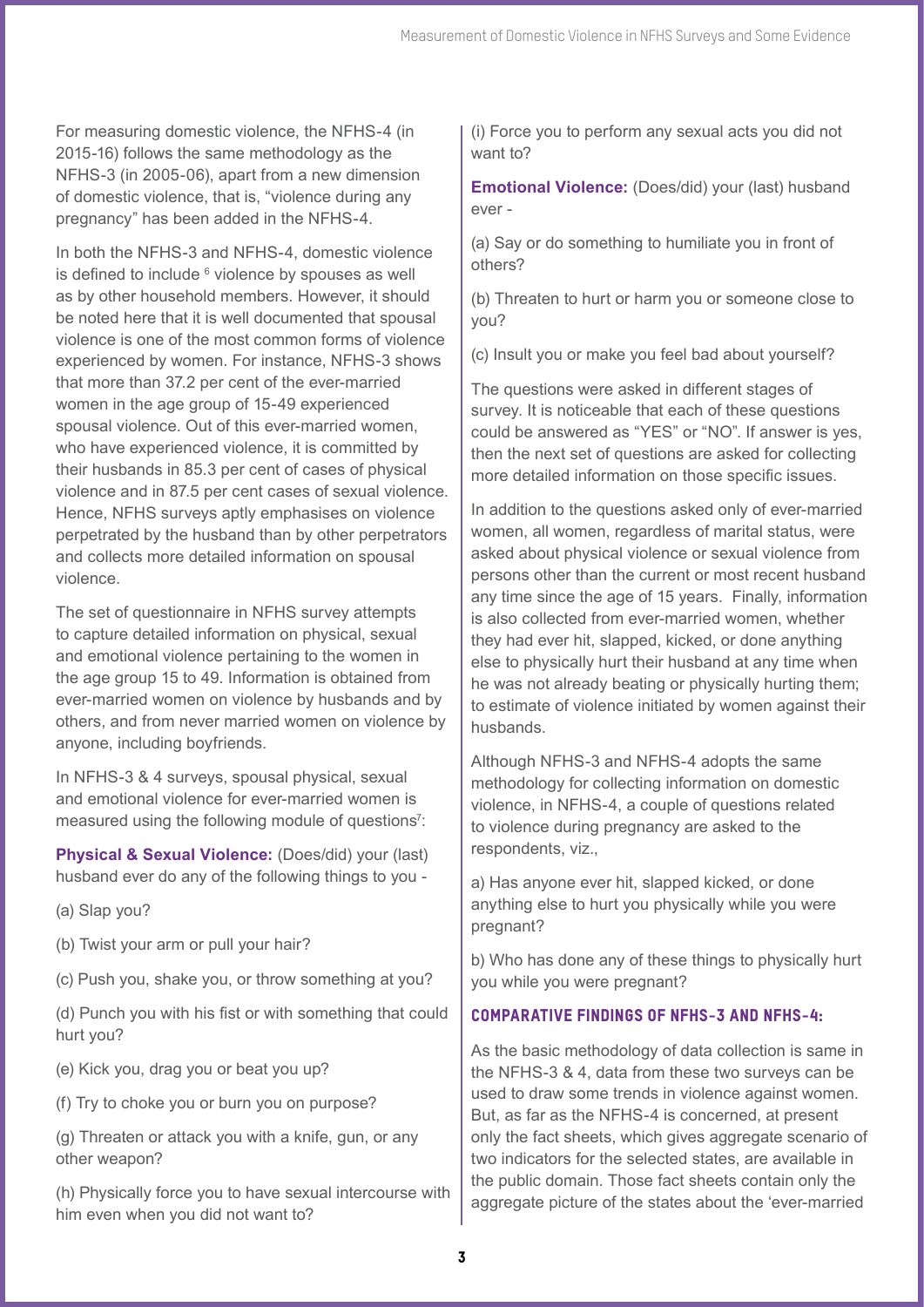women who have ever experienced spousal violence', and "experience of violence during pregnancy.' So, we can draw some trends, at least for spousal violence comparing these two rounds of survey.

Based on the scant information in NFHS-4 fact sheets, available in the public domain, a comparative picture of NFHS-3 and NFHS-4 could be drawn. Some trends that emerges from the two rounds of survey are (see table 1)

- At present, factsheets of 16 states are available in the public domain; of which segregated data for Andhra Pradesh and Telangana are not available. Out of the remaining 14 states, in 10 states, there has been a fall in proportion of married women who experienced spousal violence in the period during 2005-06 to 2015- 16. It is definitely a positive development.

- At the same time, it is also very encouraging that, among the larger states, Bihar, which had the highest prevalence (59.0 per cent) of spousal violence in NFHS-3 survey, has reduced this substantially during the last 10 years and in 2015-16 as per the NFHS-4 survey, this figure stood at 43.2 percent. This implies a 15.8 percentage point decline in spousal violence

in Bihar during this period. Along with Bihar, Assam, Madhya Pradesh and Maharashtra has also reduced domestic violence substantially in the same period. Domestic violence in Assam has declined by 14.9 percentage points followed by Madhya Pradesh (12.7 point) and Maharashtra (9.3 point). The factors behind the significant reduction of spousal violence in these states could worth to be scrutinized further.

- Among the North Eastern and Hilly states, Tripura registers 16.2 percentage point decline in spousal violence, which is the highest decline among the states mentioned in Table 1. Perceptible decline is also registered in Uttarakhand (15.1 point) and Sikkim (13.7 point). With the prevalence of only 2.6 per cent spousal violence in 2015-16, Sikkim could be considered as the safest for married women.

However, amidst the apparent successes in reducing violence, it is also quite alarming that the trend has been reversed for few states. Four out of 14 states (excluding Andhra Pradesh & Telangana) have shown a rise in spousal violence in the last 10 years. The biggest jump has been in Meghalaya where the percentage of abused women became more than doubled from 12.8% to 28.7%, i.e., an increase of 15.9

|                  | NFHS-3 (2005-06)    | NFHS-4 (2015-16)    | Change              |  |
|------------------|---------------------|---------------------|---------------------|--|
|                  | Ever-married women  | Ever-married women  |                     |  |
|                  | who have ever       | who have ever       | Percentage Point    |  |
|                  | experienced spousal | experienced spousal | Change during NFHS- |  |
|                  | violence (%)        | violence $(\%)$     | 3 & NFHS-4 (%)      |  |
|                  | А                   | в                   | $C = [B-A]$         |  |
| Andhra Pradesh   | ΝA                  | 43.2                | 8.0                 |  |
| Assam            | 39.4                | 24.5                | $-14.9$             |  |
| Bihar            | 59.0                | 43.2                | $-15.8$             |  |
| Goa              | 16.8                | 12.9                | $-3.9$              |  |
| Haryana          | 27.3                | 32.0                | 4.7                 |  |
| Karnataka        | 20.0                | 20.5                | 0.5                 |  |
| Maharashtra      | 30.7                | 21.4                | $-9.3$              |  |
| Manipur          | 43.8                | 53.1                | 9.3                 |  |
| Meghalaya        | 12.8                | 28.7                | 15.9                |  |
| Madhya Pradesh   | 45.7                | 33.0                | $-12.7$             |  |
| <b>Sikkim</b>    | 16.3                | 2.6                 | $-13.7$             |  |
| Telangana        | NA                  | 43.0                | <b>NA</b>           |  |
| Tamil Nadu       | 41.9                | 40.6                | $-1.3$              |  |
| Tripura          | 44.1                | 27.9                | $-16.2$             |  |
| Uttarakhand      | 27.8                | 12.7                | $-15.1$             |  |
| West Bengal      | 40.1                | 32.8                | $-7.3$              |  |
| <b>All India</b> | 37.2                |                     |                     |  |

Source: Compiled from NFHS-3 & NFHS-4 factsheets. \*NA: Segregated data for Andhra Pradesh & Telangana for NFHS-3 survey is not available. All three types of violence, i.e., physical, sexual and emotional violence are captured in NFHS surveys for measuring spousal violence. However, data presented in the NFHS fact sheets are of the estimates of spousal violence excluding emotional violence.

## **Table: 1**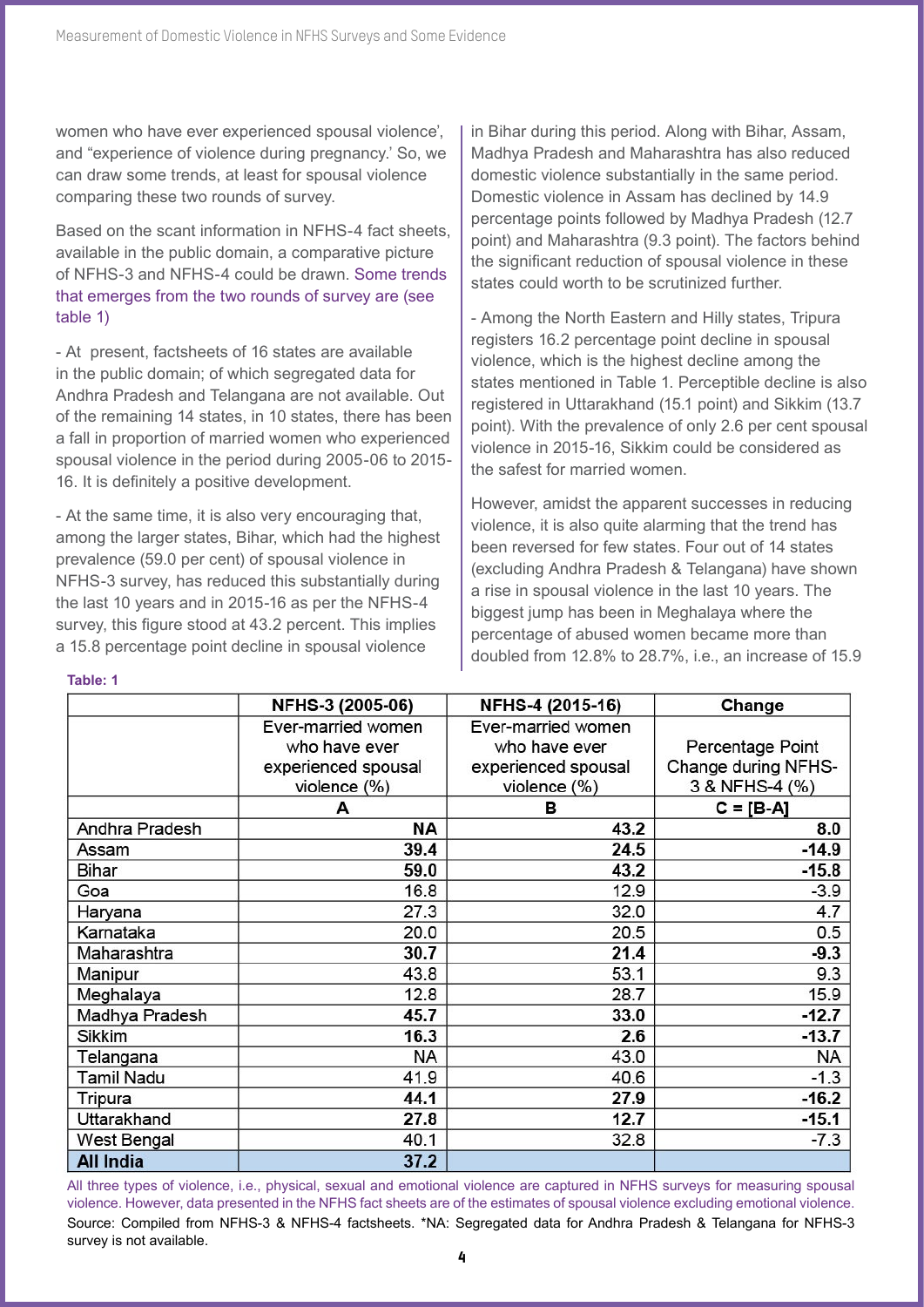percentage point. Manipur, Andhra Pradesh, Haryana and Karnataka witnessed increase of spousal violence by 9.3, 8.0, 4.7 and 0.5 percentage points respectively. This increasing trend of spousal violence is an area of serious concern and these states must be studied further to intervene in appropriate areas to contain or reduce spousal violence. In the NFHS-4 fact sheets published so far, spousal violence data is also available with rural urban segregation.

# Table 2 highlights some rural urban differences in domestic violence across states as follows:

- Stark differences in spousal violence (for evermarried women) between rural and urban areas are visible in several states, with the general trend of higher prevalence in rural areas, both in NFHS-3 and NFHS-4. If all India average is considered, spousal violence in rural areas was higher by 9.8 percentage point than urban areas as per the NFHS-3 survey.

- In Assam there has been significant reduction in gap between spousal violence in rural and urban areas during this period. In 2005-06 (NFHS-3), rural urban gap was 17.5 percentage point, which has declined to

10.3 in 2015-16 (NFHS-4).

- In Bihar, the rural urban gap is not much significant, but, the situation has been interchanged in this two surveys. In 2005-06, prevalence of violence in urban areas was higher by 3.7 percentage points; but in 2015-16 survey, violence in rural areas was higher by 3.5 percentage points.

- As per the most recent data, i.e., NFHS-4, rural urban difference is the highest in Tripura with 15.7 percentage point and then come West Bengal (13.2), Haryana (12.0), Telangana (10.7), Assam (10.3), Maharashtra (9.8), Meghalaya (8.4) and Manipur (8.0).

Due to non-availability of adequate information on NFHS-4 at present, any other comparative analysis of NFHS-3 and NFHS-4 could not be possible at this juncture. However, a lot of information on various dimensions of domestic violence, drawn from NFHS-3, are available in the public domain. It would be worthwhile to have a quick glance on some national level findings form the NFHS-3 survey, as described below:

## **Table 2:**

|                   | NFHS-3 (2005-06)                 |       |                 | NFHS-4 (2015-16)                 |       |                 |
|-------------------|----------------------------------|-------|-----------------|----------------------------------|-------|-----------------|
|                   | Ever-married women who have ever |       |                 | Ever-married women who have ever |       |                 |
|                   | experienced spousal violence (%) |       |                 | experienced spousal violence (%) |       |                 |
|                   | Rural                            | Urban | Difference      | Rural                            | Urban | Difference      |
|                   |                                  |       | [Rural - Urban] |                                  |       | [Rural – Urban] |
| Andhra Pradesh    | 37.1                             | 31.3  | 5.8             | 43.6                             | 42.4  | 1.2             |
| Assam             | 42.6                             | 24.9  | 17.7            | 26.2                             | 15.9  | 10.3            |
| Bihar             | 58.5                             | 62.2  | $-3.7$          | 43.7                             | 40.2  | 3.5             |
| Goa               | 17.2                             | 16.4  | 0.8             | 8.7                              | 15.3  | $-6.6$          |
| Haryana           | 28.8                             | 23.9  | 4.9             | 37.1                             | 25.1  | 12.0            |
| Karnataka         | 23.2                             | 15    | 8.2             | 20.4                             | 20.6  | $-0.2$          |
| Maharashtra       | 34.9                             | 26.2  | 8.7             | 26.2                             | 16.4  | 9.8             |
| Manipur           | 43.5                             | 44.4  | $-0.9$          | 56.1                             | 48.1  | 8.0             |
| Meghalaya         | 13.4                             | 10.8  | 2.6             | 30.4                             | 22    | 8.4             |
| Madhya            | 46.4                             | 43.7  | 2.7             | 35.4                             | 27.3  | 8.1             |
| Pradesh           |                                  |       |                 |                                  |       |                 |
| Sikkim            | 17.7                             | 10.7  | 7.0             | 4.2                              | 0.4   | 3.8             |
| Telangana         | <b>NA</b>                        | NA    | ΝA              | 47.6                             | 36.9  | 10.7            |
| <b>Tamil Nadu</b> | 44.4                             | 39    | 5.4             | 44.2                             | 37.2  | 7.0             |
| Tripura           | 46.5                             | 32.2  | 14.3            | 32.4                             | 16.7  | 15.7            |
| Uttarakhand       | 29.6                             | 22.8  | 6.8             | 13.1                             | 12.1  | 1.0             |
| West Bengal       | 44.1                             | 30.4  | 13.7            | 36.9                             | 23.7  | 13.2            |
| <b>All India</b>  | 40.2                             | 30.4  | 9.8             |                                  |       |                 |

Source: Compiled from NFHS-3 & NFHS-4 Factsheets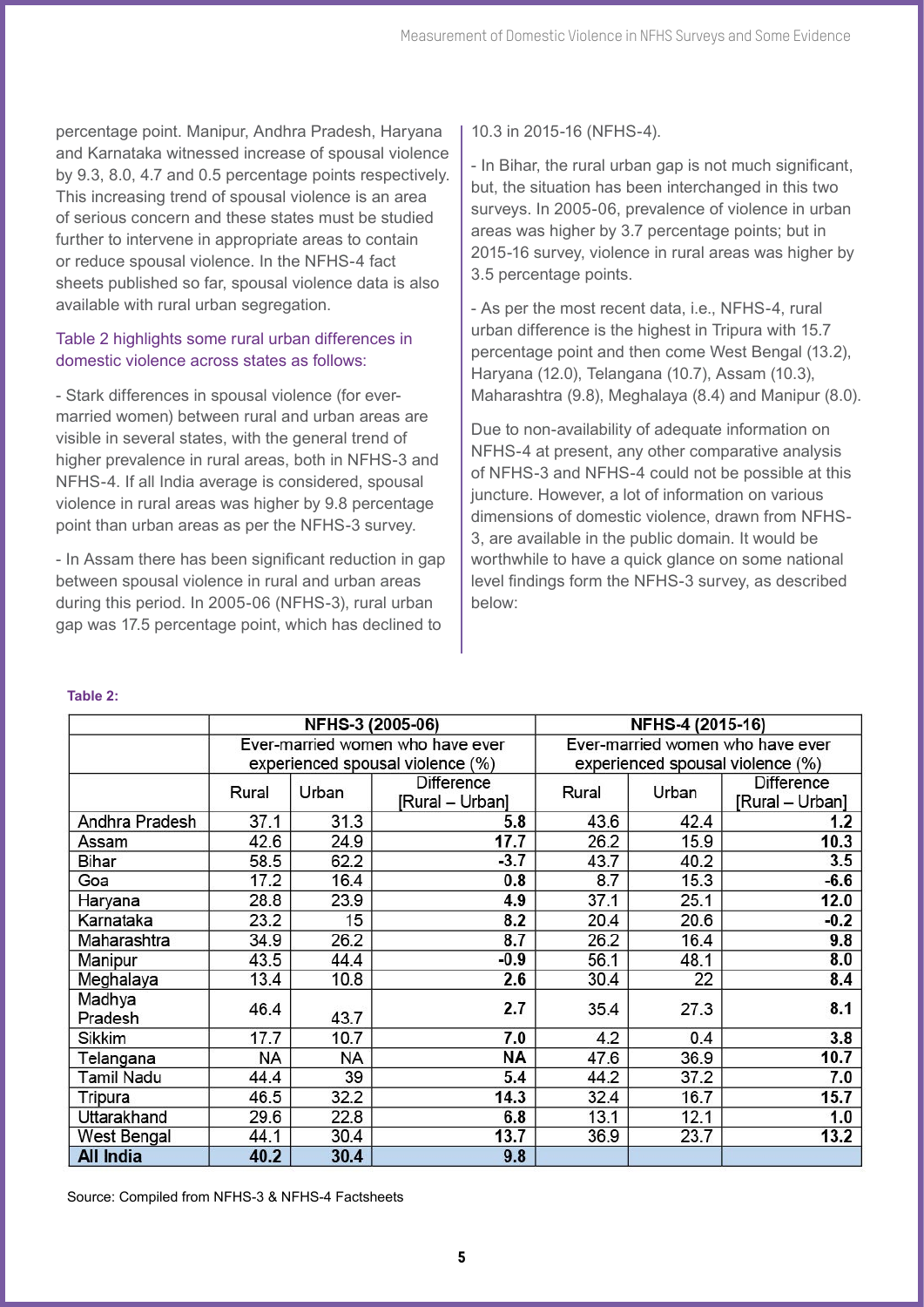## Summary and Key Findings from NFHS-3 (2005-06):

a) Overall 37.2 per cent of ever-married women (age 15-49) have ever experienced any physical and sexual violence from her husband. 87 per cent of theses spousal violence was initiated within 5 years of marriage. Spousal violence ranged from 5.9 per cent in Himachal Pradesh to 59.0 per cent in Bihar.

b) If only physical violence is considered, 35.1 per cent ever-married women experienced this violence ever. Slapping is the most common form of spousal physical violence.

c) Women who make household decisions jointly with their husbands, including decisions about the use of their own earnings, are less likely to experience spousal violence than women who do not have a major say in these decisions or who mainly make the decisions on their own.

d) Higher education consistently lower women's risk of spousal violence. It is found that 10 or more years of education is strongly and negatively associated with all types of violence.

e) Prevalence of spousal violence is higher for women who are employed than women who are not, especially if they want to control the use of their earnings or if they earn more than their husbands. Prevalence of violence is least for women who take decisions about the use of their earnings jointly with their husbands.

f) NFHS-3 reveals that more than half of women (54%) and men (51%) agree that it is justifiable for a husband to beat his wife under some circumstances. Women and men most often agree that wife beating is justified when the wife disrespects her in-laws. Neglect of the house or children is the second most commonly agreed justification for wife beating for both women and men.

Over the years, NFHS captures a sizeable information on domestic violence and each NFHS surveys are being strengthened continuously and scope of the data is broadened adding various new dimension in successive rounds of surveys. For instance, in NFHS-4, a new dimension of domestic violence, viz., 'Violence during pregnancy' has been added. It is now imperative to regularise the initiative, i.e., collecting data on domestic violence must be continued in every NFHS. Scope of the NFHS could be enhanced by adding new dimensions in successive rounds; but the basic data collecting methodology should be kept intact, so that, the trend of domestic violence over

the years could easily be tracked. NFHS data should be used extensively by researchers, experts, policy makers, NGOs as it has huge potential for providing deeper understanding on various aspects of domestic violence and consequently intervening in right areas for addressing domestic violence.

Precisely, we would recommend that data collection on domestic violence in NFHS surveys should be regular keeping the basic methodology intact, so that, progress in domestic violence could be tracked by comparing successive rounds of survey data.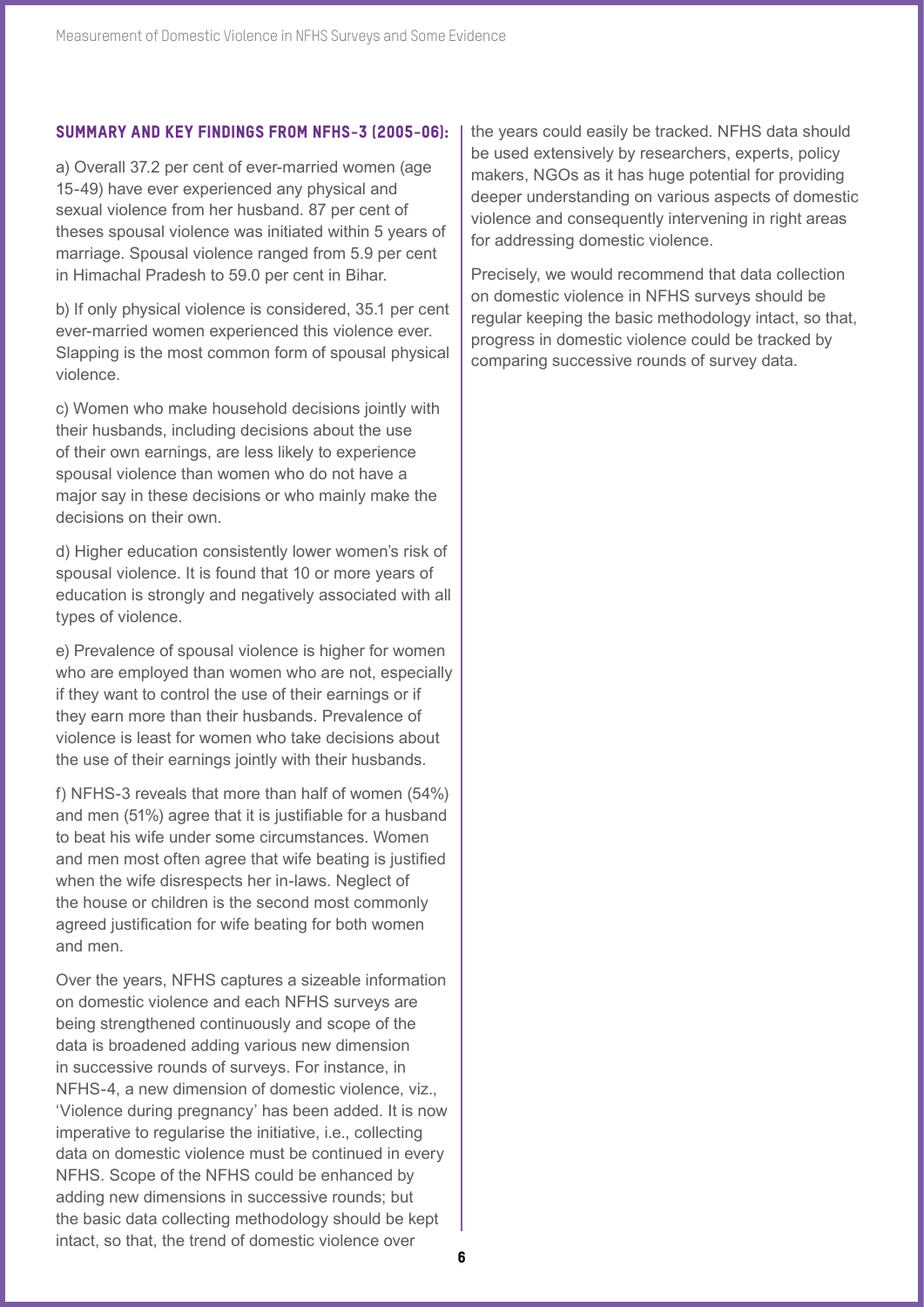# ENDNOTES

1 (a) United Nations (1997), Report of the Fourth World Conference on Women, Beijing, 4-15 September 1995. Beijing, China: United Nations; (b) Heise et al. (1999), Ending violence against women. Population Reports, Series L, No. 11. Baltimore: Johns Hopkins School of Public Health, Population Information Program; (c) Jewkes, R. (2002), Intimate partner violence: causes and prevention. Lancet: 359 (9315): 1423-1429; (d) Campbell, J.C. (2002), Health consequences of intimate partner violence. The Lancet 359(9314): 1331-1336; (e) Kishor & Johnson (2004), Profiling domestic violence: A multi-country study. Calverton, Maryland: ORC Macro; (f) Kishor & Johnson (2006), Reproductive health and domestic violence: Are the poorest women uniquely disadvantaged? Demography Vol. 43(2):293-307;

2 'Domestic violence against women is a global problem and present in every country cutting across the boundaries of culture, class, education, income, ethnicity and age. Most of the population based studies in different countries indicate that 10-60% of ever-partnered or evermarried women have experienced at least one incidence of physical violence from a current or former intimate partner.' [Reproduced from: Aswar et al. (2013) Domestic violence against married women in reproductive age group: A community based study, IOSR Journal of Dental and Medical Sciences (IOSR-JDMS), Nov-Dec 2013].

3 Only 1% of married women have ever initiated violence against their husband (Source: NFHS-3 Presentation on Domestic Violence, available on: [http://rchiips.org/nfhs/](http://rchiips.org/nfhs/sub_presentation.shtml) sub presentation.shtml; accessed on 14<sup>th</sup> July 2016).

4 The PWDVA 2005 took effect from October 2006.

5 Domestic Violence, Chapter 15, Report of the NFHS-3, Vol. I.

6 ibid

7 Domestic Violence, Chapter 15, Report of the NFHS-3, Vol. I